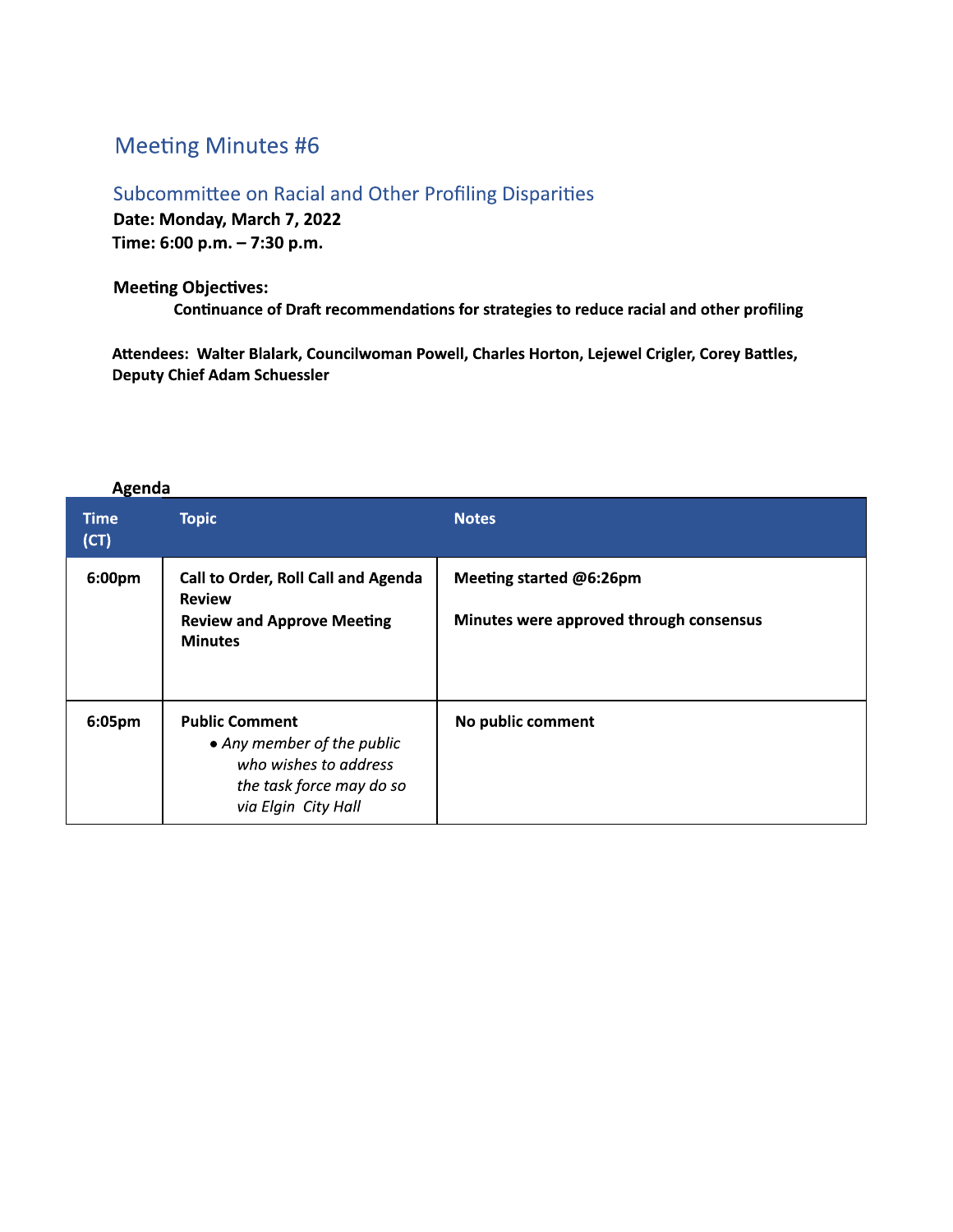| 6:10pm | <b>Recommendations for strategies</b><br>to reduce racial and other profiling                                       | Facilitator Hoereth: Article was given to the<br>Subcommittee sent by Chief Lalley to be discussed                                                                                                                                                                                                                                                                                                                                                                                                                                                                                                                                                                                                                                                                                                                                                                                                                                                                                                                                                                                                                                                                                                                                                                                                                                                                                                         |
|--------|---------------------------------------------------------------------------------------------------------------------|------------------------------------------------------------------------------------------------------------------------------------------------------------------------------------------------------------------------------------------------------------------------------------------------------------------------------------------------------------------------------------------------------------------------------------------------------------------------------------------------------------------------------------------------------------------------------------------------------------------------------------------------------------------------------------------------------------------------------------------------------------------------------------------------------------------------------------------------------------------------------------------------------------------------------------------------------------------------------------------------------------------------------------------------------------------------------------------------------------------------------------------------------------------------------------------------------------------------------------------------------------------------------------------------------------------------------------------------------------------------------------------------------------|
|        | • Discussion of comments<br>from full task force meeting<br>• Review and discussion of<br>potential recommendations | amongst the group.<br>Questions from the Task Force:<br>Rather this SC will be addressing or considering<br>$\bullet$<br>ideas of reparations.<br>Break down of the number of officers by race<br>Race of the officer is on the Transparency<br>$\circ$<br>site.<br>Profiling could be a matter of discretion around the<br>officers. Enabling office biases to come through.<br>Would like to hear from officer<br>What are officers looking for when they stop<br>someone? I.e. Criminal, violent criminal,. Officer<br>that stopped Blalark was looking for distracted<br>drivers.<br>Not a simple answer to that question there<br>$\circ$<br>are alot of things that are taken into<br>consideration. Hopefully the officer<br>communicates that to you once you're<br>stopped.<br>Traffic stop of ICV violation: What is the<br>$\circ$<br>reason for the short stop?<br>Facilitator Hoereth: Can you speak to anything in their<br>training that could help to understand Blalarks question<br>Depends on the stop. DUI stops citizens will be<br>asked to step out of the vehicle.<br>Normally I explain the reason for the stop and the<br>process. Teaching officers how to be professional.<br>Blalark: Say we're dealing with a "drug area", if<br>$\bullet$<br>the officer know the people in the community I<br>would not have been stopped with the assumption<br>that I was "riding dirty" |
|        |                                                                                                                     | Deputy Schuessler: I didn't know everybody and I<br>lived in that area for 5 $\frac{1}{2}$ years. I look at the<br>suspicious behavior, and don't know 2 blks away<br>the race of the person.                                                                                                                                                                                                                                                                                                                                                                                                                                                                                                                                                                                                                                                                                                                                                                                                                                                                                                                                                                                                                                                                                                                                                                                                              |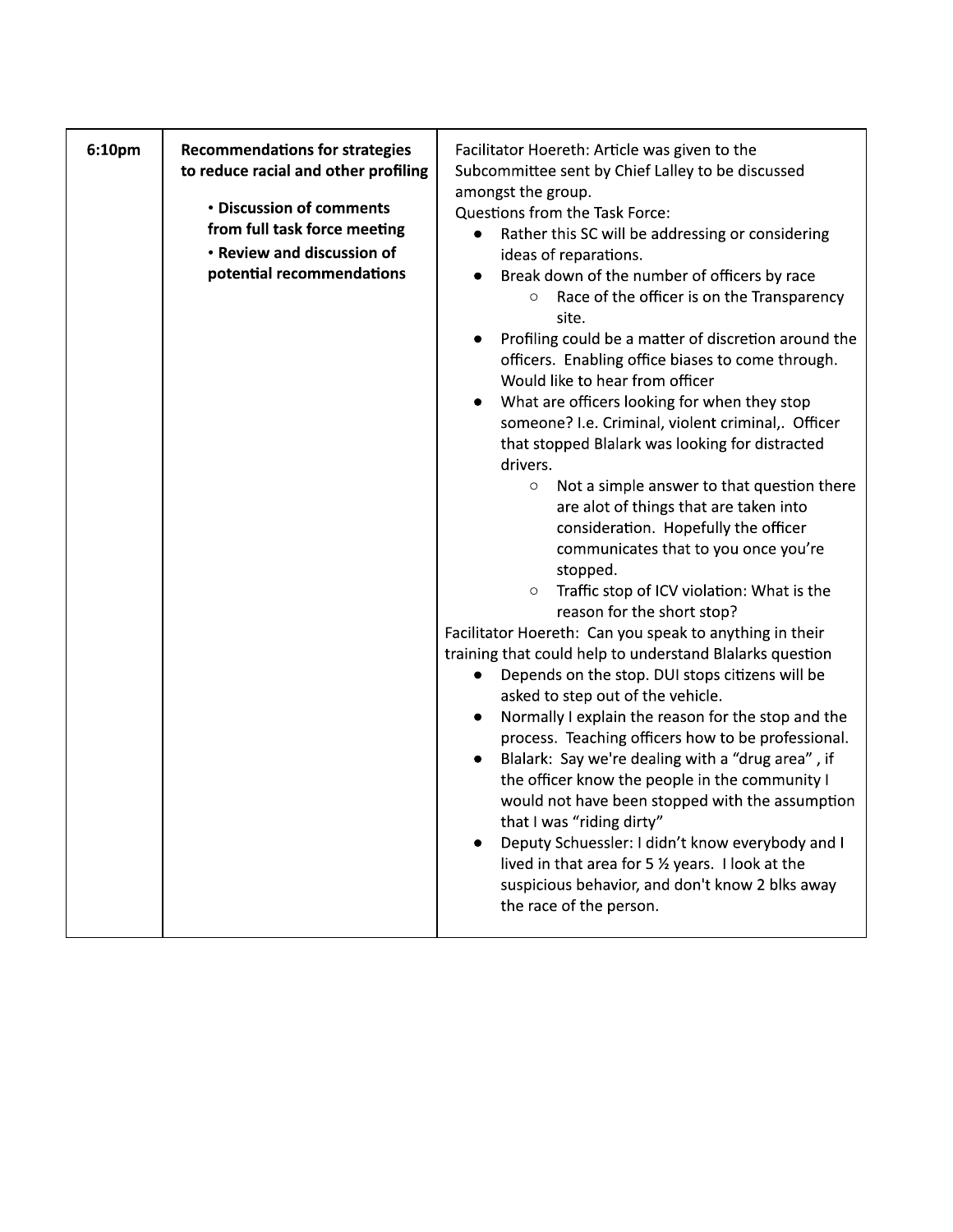|  | If there is activity like that being done by the EPD<br>$\bullet$<br>that is a serious violation and it needs to be looked<br>into.<br>Blalark: Gotta have some recognition of who is in<br>the area.<br>Subcommittee members stated some concerns on<br>profiling:<br>Horton: Our concern is the profiling. Hoereth gave<br>$\bullet$<br>us material on the Guardian vs. Warrior Approach.<br>Unless we get a report on the exact description<br>maybe we just shouldn't be pulling people over for<br>going a little bit past the stop sign. Have a little bit<br>more to go on instead just gut. I know that great<br>officers go ; with their gut but maybe we should<br>just have more to go on.<br>Blalark: I was pulled over picking up another<br>٠<br>pastor. It has happened to me many times.You're<br>only stopping me because I am black. I am a law<br>abiding citizen.<br>Lejewell: I have heard the same thing from black<br>men on how they are stopped. They would stop<br>my husband multiple times for factory tint. I<br>don't see all the training that you can give to any<br>individual. I don't understand the lack of common<br>sense. This thing that offices top people on he<br>thought that something is going on. The neighbors<br>will call on the drug houses. It gives that narrative<br>that lacks are active drug dealers, users, criminals.<br>It has to stick and hopefully the police will follow. |
|--|-------------------------------------------------------------------------------------------------------------------------------------------------------------------------------------------------------------------------------------------------------------------------------------------------------------------------------------------------------------------------------------------------------------------------------------------------------------------------------------------------------------------------------------------------------------------------------------------------------------------------------------------------------------------------------------------------------------------------------------------------------------------------------------------------------------------------------------------------------------------------------------------------------------------------------------------------------------------------------------------------------------------------------------------------------------------------------------------------------------------------------------------------------------------------------------------------------------------------------------------------------------------------------------------------------------------------------------------------------------------------------------------------------------------------------------------|
|  | Listen to the people and we want to be treated<br>fairly.                                                                                                                                                                                                                                                                                                                                                                                                                                                                                                                                                                                                                                                                                                                                                                                                                                                                                                                                                                                                                                                                                                                                                                                                                                                                                                                                                                                 |
|  | Schuessler: never mentioned a race of any stops<br>or drug houses. It's a multitude of reasons for<br>stops so take that into the context. We are not<br>stopping people because of a feeling.<br>Facilitator Hoereth stated that some of the research skips<br>that point on what officers need to improve on but just                                                                                                                                                                                                                                                                                                                                                                                                                                                                                                                                                                                                                                                                                                                                                                                                                                                                                                                                                                                                                                                                                                                   |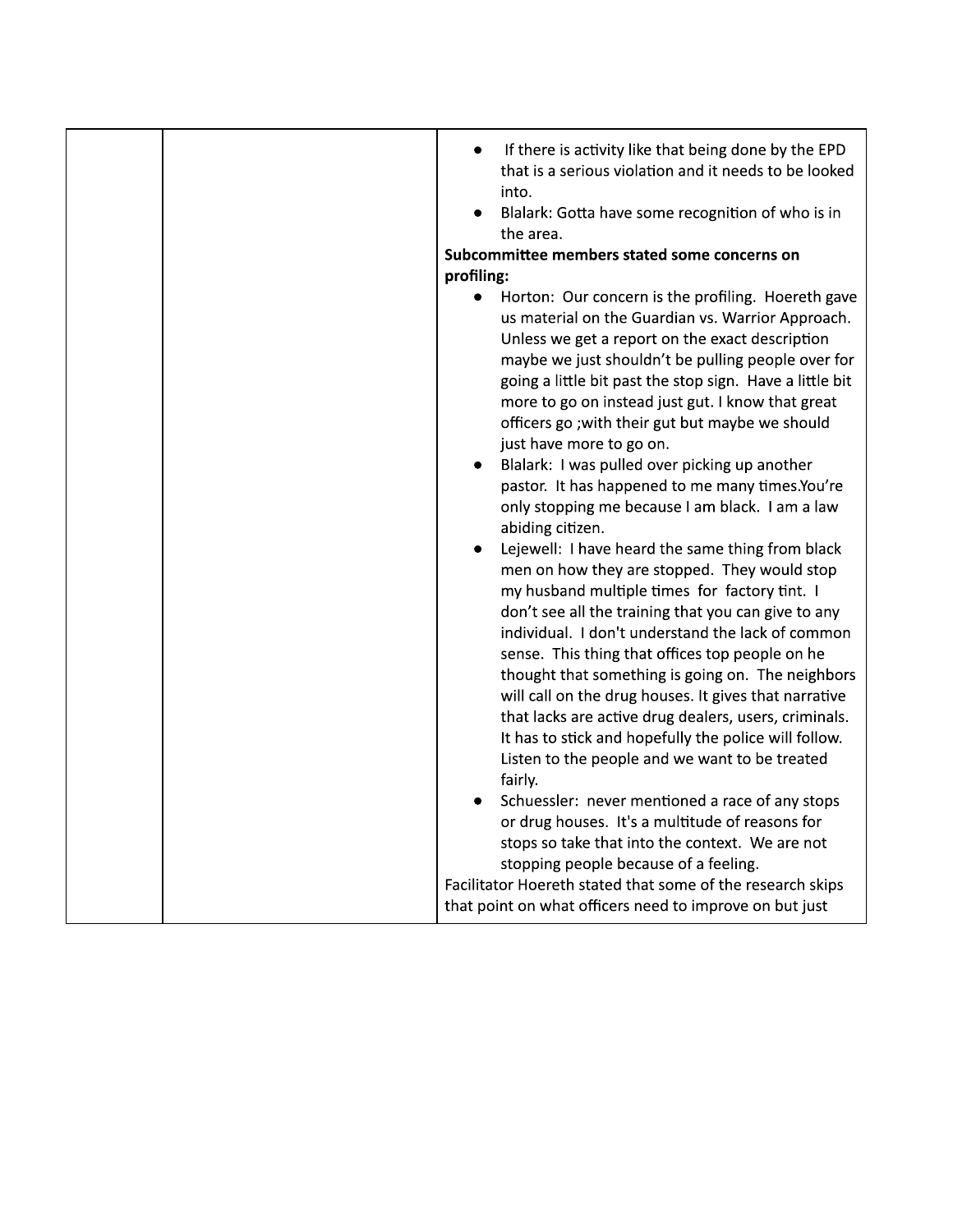|  | decrease the stops. The recommendations should reduce<br>the number of stops of black people. That is in the<br>literature. What are the factors? Not a set list of things.<br>Educin stops overall is a strategy. Want to remind us of the<br>concept that comes out of read/discussions.                                                                                                                                                                                                                                                                                                                                                                                                                                                                                                                                       |
|--|----------------------------------------------------------------------------------------------------------------------------------------------------------------------------------------------------------------------------------------------------------------------------------------------------------------------------------------------------------------------------------------------------------------------------------------------------------------------------------------------------------------------------------------------------------------------------------------------------------------------------------------------------------------------------------------------------------------------------------------------------------------------------------------------------------------------------------|
|  | Facilitator Hoereth shared possible<br>recommendations/strategies discovered in the literature:<br>Training<br>$\bullet$<br>Accountability<br><b>Building Community Trust</b><br>Strategies to reduce stops<br>Talked to the Civilian Review Board and we know what<br>direction they are possibly going in regards to discipline.<br>Want to hold officer accountable<br>If you make a recommendation there is<br>accountability to the officer in place.<br>Walter Blalark you have to look at different things. Why<br>have I never been stopped on the Westside? Just in the NE<br>Corridor all the way down. North of the police station all<br>the way to the library. We need to look in the area where<br>most of the stops happen. A person blowing the horn and<br>a person of color was given a ticket for that. What |
|  | violations are occurring that the officers are arresting<br>people? Is that the only area that has violations?<br>Deputy Schuessler: We use the data driven<br>approach. We create heat maps. More citations<br>are written in D-dax areas. We are going to have<br>officers between Liberty and the City Limits due to<br>traffic complaints. There is a correlation between<br>traffic defenses related to non-traffic crimes.<br>Facilitator Hoereth: An accountability mechanism around<br>where officers are making stops. Trying to explore if there<br>are strategies around reducing stops that are happening<br>disproportionately?<br>Deputy Schuessler responded that it is something to<br>explore. I didn't make a lot of stops on minorities. It is an                                                             |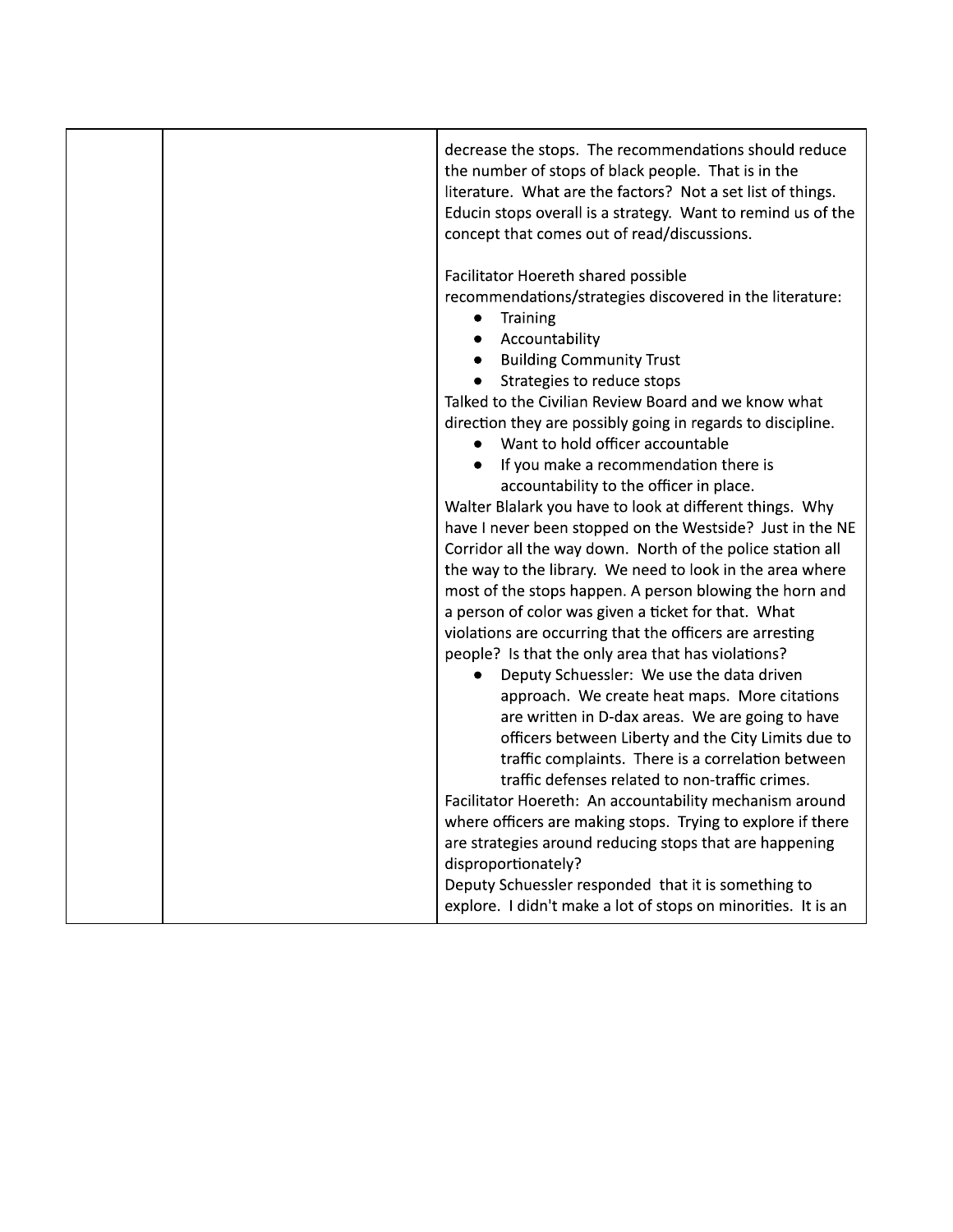|  | interesting question but it will have to be looked into.<br>Hoereth: Is there a way to manage an accountability tool?<br>Maybe as a whole. We may not be the first person to ask<br>the question of how the department tracks that data.                                                                                                                                                                                                                                                                                                                                                                                                                                                                                   |
|--|----------------------------------------------------------------------------------------------------------------------------------------------------------------------------------------------------------------------------------------------------------------------------------------------------------------------------------------------------------------------------------------------------------------------------------------------------------------------------------------------------------------------------------------------------------------------------------------------------------------------------------------------------------------------------------------------------------------------------|
|  | Councilwoman Powell added that she would like to get us<br>on track with some recommendations to address some<br>concerns which are valid. I would be interested in the Task<br>Force getting down to the bottom of rather it is biases.<br>What is causing it? How do we address it? Interesting to<br>see how the numbers have changed in the last 5 years. Are<br>the numbers better or worse? How does the Guardian<br>aspect factor into this? Do we track the data by officer? Is<br>it an Elgin problem, systematically or just a few bad<br>apples? Without the data you really can't tell. There is<br>value in getting everyone together. I would hate to leave<br>that out after hearing the entire Task Force. |
|  | Crigler stated that it was discussed as a group but there<br>was a problem with the Open Meetings Act. I feel it's<br>causing a great division. I understand the comfort of 1 on<br>1 but we are a group. We all want to listen as well as<br>provide input.                                                                                                                                                                                                                                                                                                                                                                                                                                                               |
|  | Facilitator Hoereth: Can we get some officers to come to<br>this meeting so that we can get some initial reactions from<br>the officer.<br>Deputy Schuessler: I can see if I can get some volunteers. I<br>think that there is value to that. I will try to facilitate this.<br>Horton commented how she feels in regards to<br>recommendation on talking to officers and other members<br>chimed in as well<br>My recommendation is to adopt ordinances that<br>$\bullet$<br>Philadelpiaa has and to eliminate low level stops.                                                                                                                                                                                           |
|  | We should come up with some common sense<br>recommendations. I also recommend that offices<br>come in that have a reputation for pulling people                                                                                                                                                                                                                                                                                                                                                                                                                                                                                                                                                                            |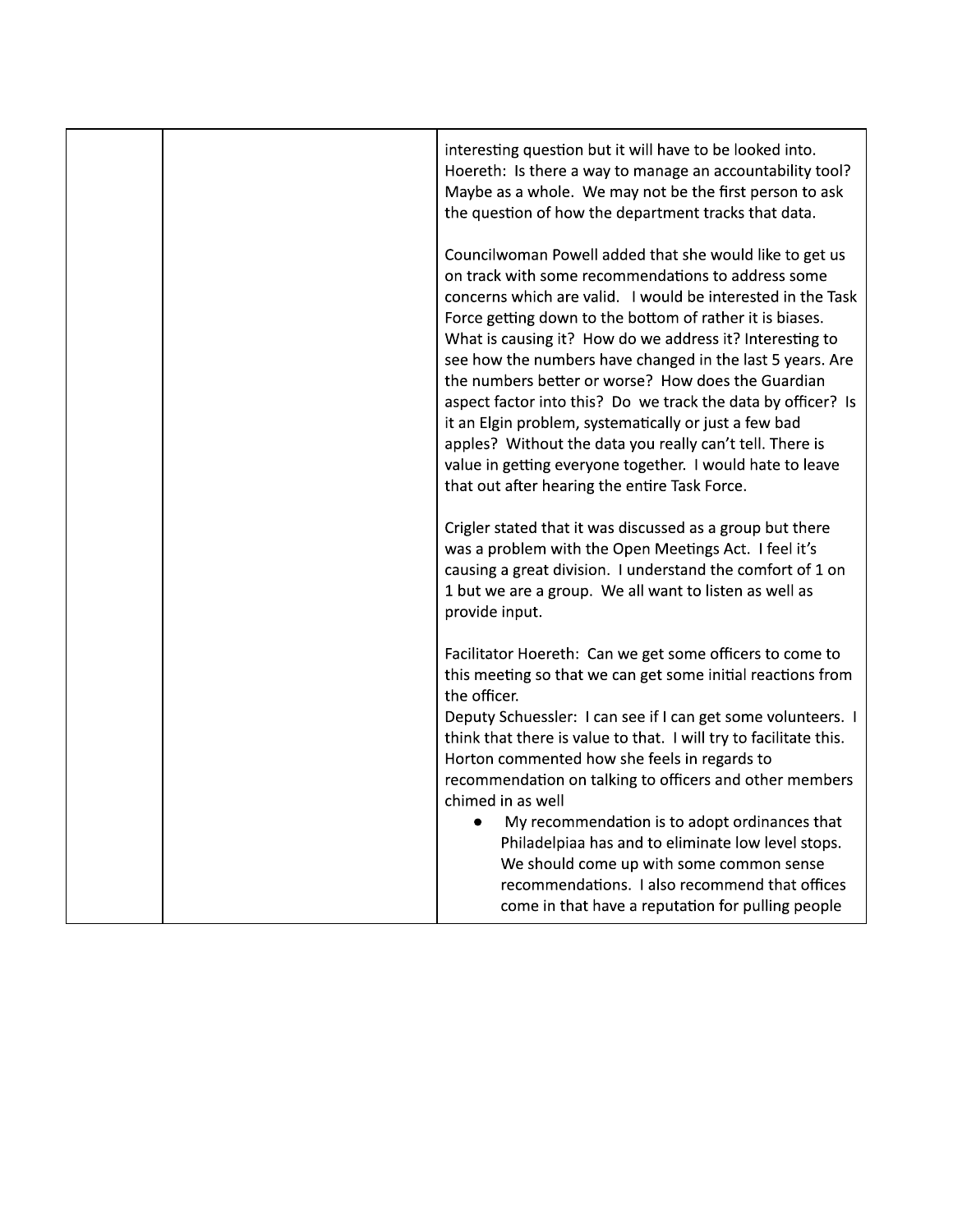|        |                          | over. I want to hear from the "bad officer", that is<br>the guy that we are worried about.<br>Blalark: Looking to recommend but there are<br>officers that are intelligent enough to understand<br>the recommendation. This is not going to be a<br>"complaining" session. We want to come in with<br>an open mind. What is our role as citizens?<br>Crigler: I never said small groups that wasn't<br>brought up until Thursday's meeting. I want to<br>meet with the group. Sara sent out a sign up for<br>individual meetings. We need clarification, can we<br>meet as one group? That was my<br>recommendation. We should be going in with<br>recommendations/ideas. With the whole group<br>and the officers.<br>Deputy Schuessler responds that we have officers willing<br>to do this. I want to make sure that we are clear just<br>because an officer has a lot of stops that doesn't make<br>them a bad officer.<br>Horton: You know the officers in your ranks. I want<br>to talk to the guy with the most complaints.<br>Facilitator Hoereth: We have some ideas to share with the<br>officers<br>PA Ordinacne<br>$\bullet$<br>Make that customized to Elgin context<br>Bring community into training. What is the<br>training? Community have feedback on training<br>Reduce the citations |
|--------|--------------------------|----------------------------------------------------------------------------------------------------------------------------------------------------------------------------------------------------------------------------------------------------------------------------------------------------------------------------------------------------------------------------------------------------------------------------------------------------------------------------------------------------------------------------------------------------------------------------------------------------------------------------------------------------------------------------------------------------------------------------------------------------------------------------------------------------------------------------------------------------------------------------------------------------------------------------------------------------------------------------------------------------------------------------------------------------------------------------------------------------------------------------------------------------------------------------------------------------------------------------------------------------------------------------------------------------------|
| 6:45pm | <b>Break (if needed)</b> |                                                                                                                                                                                                                                                                                                                                                                                                                                                                                                                                                                                                                                                                                                                                                                                                                                                                                                                                                                                                                                                                                                                                                                                                                                                                                                          |
| 7:25pm | Wrap up & Next Steps     | Deputy will try to have some officers soon<br>The slides have the ideas so if they want to know<br>what has been discussed                                                                                                                                                                                                                                                                                                                                                                                                                                                                                                                                                                                                                                                                                                                                                                                                                                                                                                                                                                                                                                                                                                                                                                               |